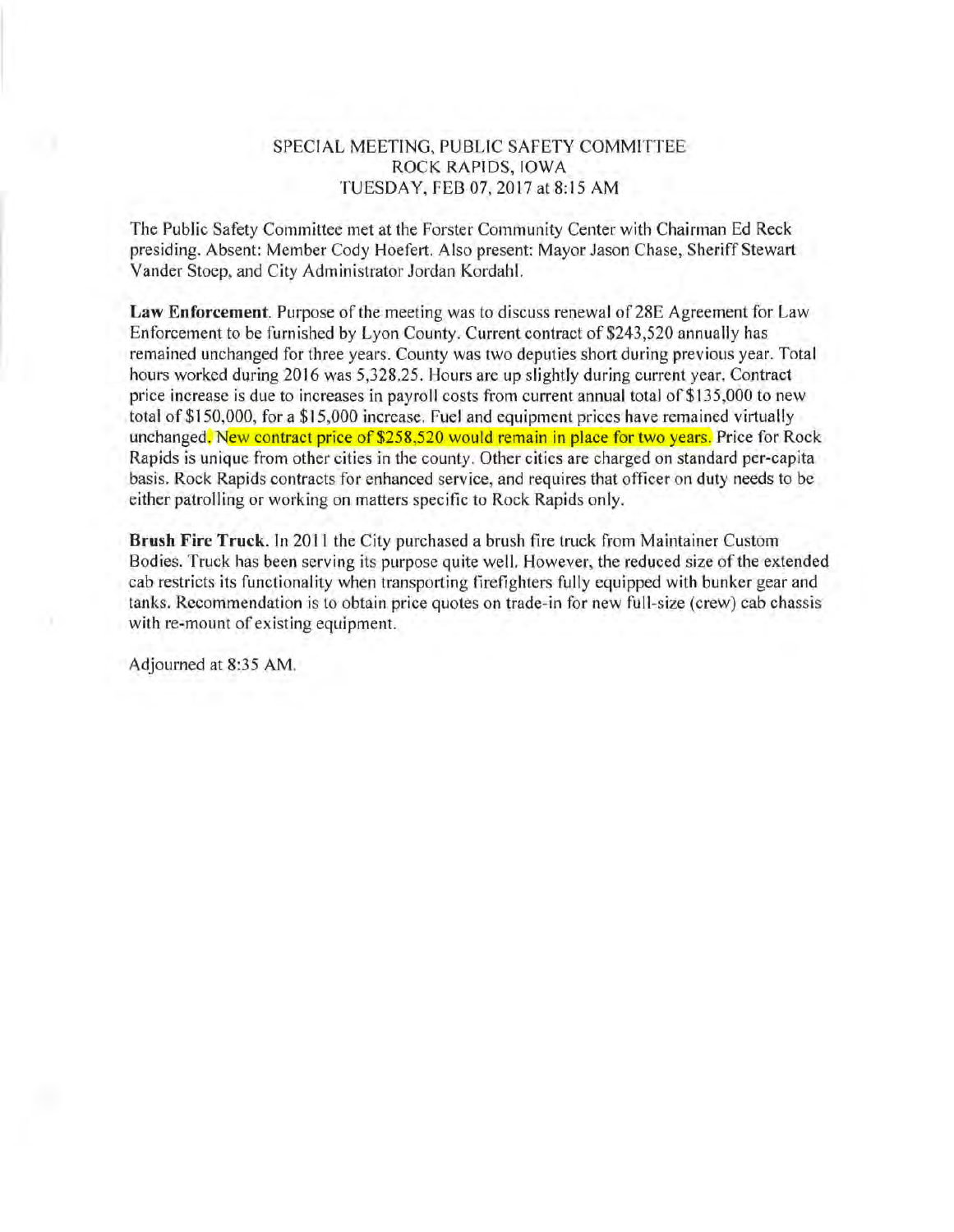Prepared by: Jennifer Wippert, Attorney at Law, ISBA #30646, 110 North Marshall Street, Post Office Box 549, Rock Rapids, IA 51246, 712-472-2567

## 28E LAW ENFORCEMENT CONTRACT

THIS CONTRACT is hereby made and entered into this day of . 2016, by and between County of Lyon, hereinafter referred to as "County", and the City of Rock Rapids, Iowa, hereinafter referred to as "City" as follows:

WHEREAS, pursuant to Iowa Code Section 28E.12, 2013, as amended; the purpose of this 28E Contract is that the County provide the law enforcement services for the City to ensure the City's compliance with Iowa law, and;

WHEREAS, no separate legal or administrative entity shall exist by virtue of this Contract; the Sheriff is hereby designated as the administrator responsible for administration and fulfillment of this joint Contract for the County; the Mayor of Rock Rapids will be responsible for fulfillment of the terms of this Contract herein on behalf of the City, and;

WHEREAS, the City and County hereby establish the terms of this Contract herein subject to the laws and administrative rules of the State of Iowa and City and County Ordinances;

IT IS THEREFORE AGREED, in consideration of the mutual covenants and agreements herein, as follows:

- .1. Duration. This Contract is entered into for an initial term of twelve (12) months, commencing on July 1, 2016 and continuing until June 30, 2017. Thereafter this Contract shall automatically renew for an additional period of one (1) year with the first renewal period to commence on July 1, 2017, and continue until June 30, 2018, and renew for additional one year renewal terms thereafter.
- 2. Amendments or Changes. The parties agree that negotiations for any contemplated changes prior to any renewal of the Contract shall commence in January each year. It is understood between the parties that changes, if any, when agreed to, will be entered as Amendments to said Contract, which shall have the same effect as though it had been originally a provision of this Contract;
- 3. Termination. Either party may elect to terminate this Contract, at any time, by giving written notice to the other party, with the effective date of the termination to be ninety (90) days after the date of the notice of termination.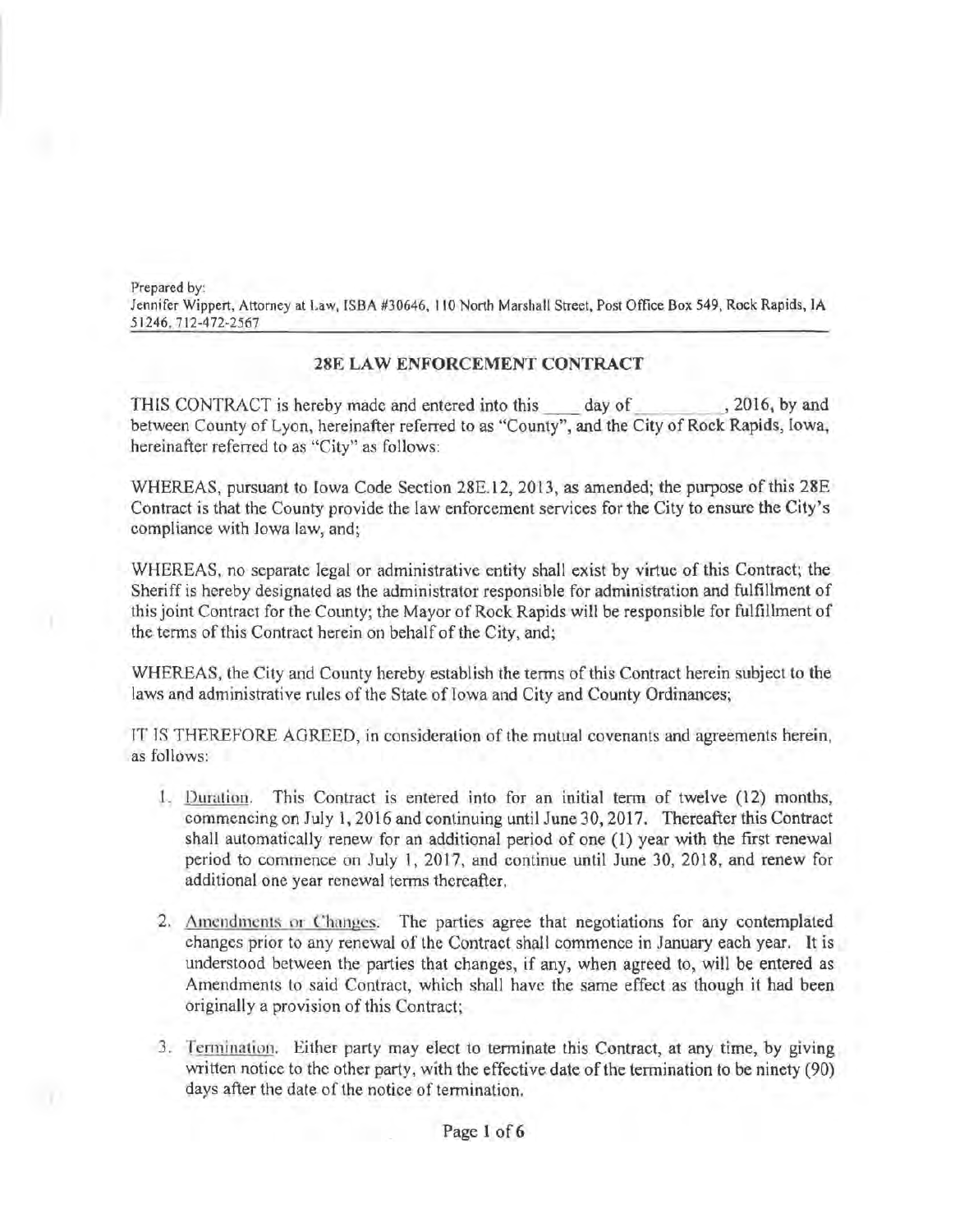If the Contract is terminated, after the effective date of the termination, this Contract shall be deemed cancelled and terminated and neither party shall have further responsibility under this Contract after said effective date of termination. All payments and other responsibilities under the Contract shall be prorated to the effective date of termination;

4. Consideration. City shall pay to County a total annual contract sum for the fiscal year 2016/2017 in the amount of Two Hundred Forty Three Thousand Five Hundred Twenty and no/100 Dollars (\$243,520.00).

The County shall allow payment from the City on a monthly pro-rated basis. Payments shall be made directly to the Lyon County Sheriff's Office. The monthly payment shall be for services provided during that month of payment.

- 5. Duties of 'ounty. County and Sheriff agree to provide law enforcement services for the City in a conscientious and good faith effort to effectively enforce the laws of the City, County, State and Federal governments and to maintain peace and order within the City. Except as otherwise hereinafter specifically set forth, such services shall only encompass duties and functions customarily rendered by the Lyon County Sheriff's Department. In conjunction with the aforementioned duties, the Lyon County Sheriff's Office will provide the following services within the corporate limits of the City:
	- (a) Routine patrol
	- (b) Enforcement of State and local ordinances
	- (c) Investigation of crimes and follow up of crimes warranting additional investigation in the opinion of the Lyon County Sheriff's Office, including attendance at any and all court hearings
	- (d) Traffic and vehicle enforcement operations
	- (e) Emergency and accident scene control

The parties agree that the Lyon County Sheriff's Office may provide the above services identified in this paragraph through cooperative efforts with Federal, State, County and local law enforcement agencies.

The County agrees that it will provide deputies from the Lyon County's Sherriff's Office who shall work for the City for an average of eighty (80) hours per week based on an annual basis. The foregoing shall include all investigations and patrol hours.

During the hours in which the Lyon County Sheriffs Office deputies are not located directly in Rock Rapids, deputies will report to calls involving the City.

The Lyon County Sheriff's Office will provide additional deputies for the Lyon County Fair, Heritage Days, scheduled parades, and other events as agreed upon. These events and any additional deputies provided shall be included in the above eighty (80) hour average week.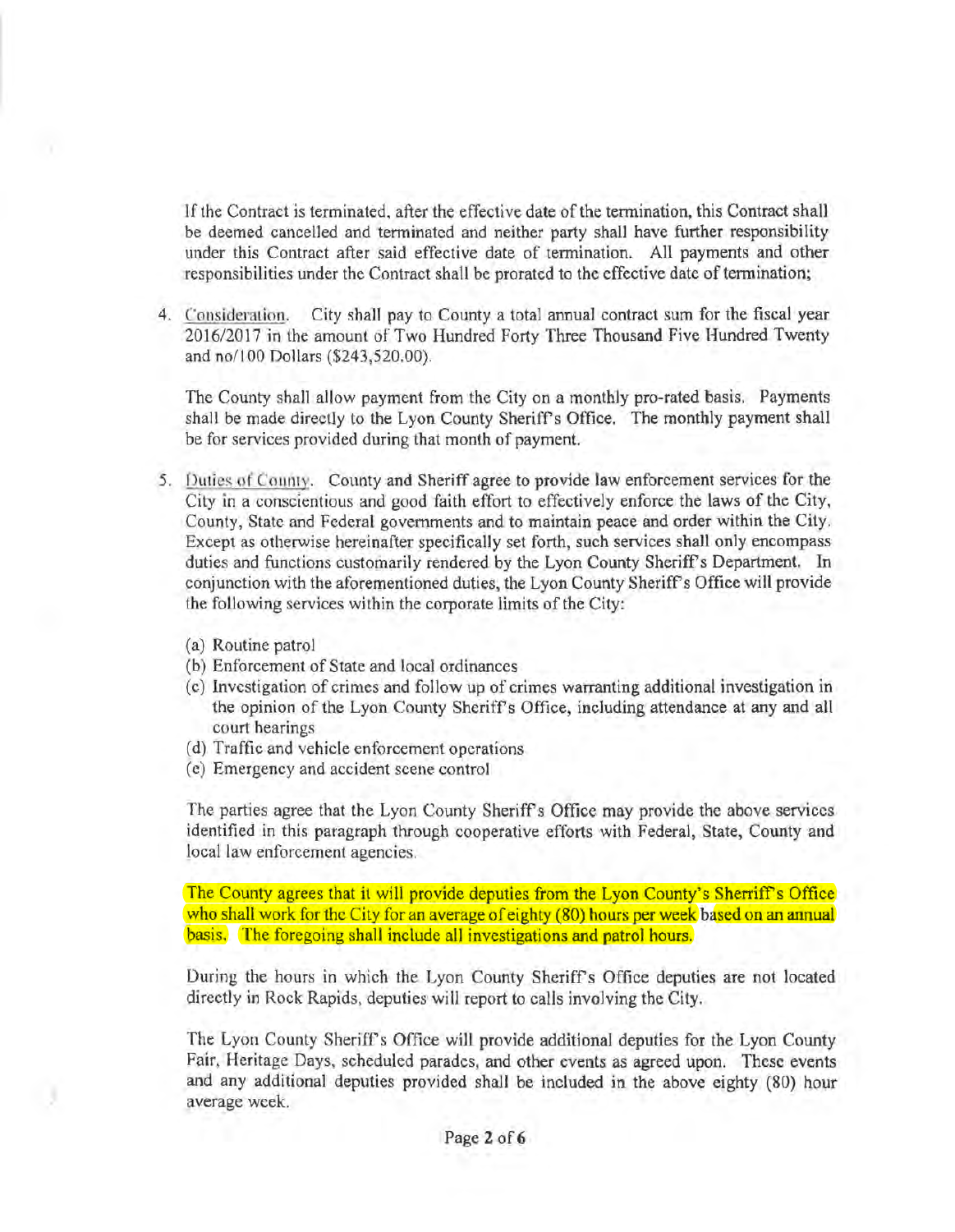The parties agree that the number of hours of service provided by the Lyon County Sheriff's Office may be increased or decreased upon mutual agreement in writing by both parties. The City understands and agrees that the County is not responsible for providing continuous surveillance for any twenty-four (24) hour period unless, in the opinion of the Lyon County Sheriff, the threat of criminal activity warrants such surveillance. It is agreed that the City will share the services of the Lyon County Sheriff's Office with other towns and surrounding areas of the County.

Determination as to whether or not to file appropriate charges of any type shall remain with the Lyon County Sheriff's Office.

On the 10<sup>th</sup> of each month during the term of this Contract, the Sheriff shall provide a monthly report to the mayor of the City which will include the activity in the City and such report shall include the following information: number of hours spent in the City doing active patrol, number ofhours spent doing investigation of incidents from the City, number of citations issued in the City, and the number of incidents handled by the sheriffs office in the City.

The County shall furnish and supply all necessary labor, supervision, equipment, communications facilities, and dispatching and supplies necessary to maintain the level of services provided herein.

The County shall provide an emergency communications frequency at 155.307 MHz. This frequency is to be used for emergency situations only. The City will not maintain a guard on that frequency. The County will maintain control of this frequency.

6. Duties or City. For purposes of this Contract, the Mayor of the City of Rock Rapids shall administer this Contract on behalf of the City, and shall have the right to consult with the Sheriff on all issues concerning the administration of this Contract.

City agrees that its officers, agents and employees shall cooperate fully with the County in the performance of the County's duties.

- 7. Liability Indemnification by City. City agrees to protect, indemnify and hold County, its elected officials, employees, agents and all of the Lyon County Sheriff's Office personnel harmless from all claims and suits and damages of any kind or character relating to the City's performance of its obligations under this Contract, including any claimed action or omission of City elected officials, employees and agents; provided, however, that City's Contract to indemnify is conditioned upon the following:
	- (a) Any such claims or suits subject to the City's Contract to indemnify under this paragraph is for damages or injury which occurred subsequent to the execution of this Contract by both City and County, and relates to any such claims or suits which arose or occurred during the time that this Contract is effective;

)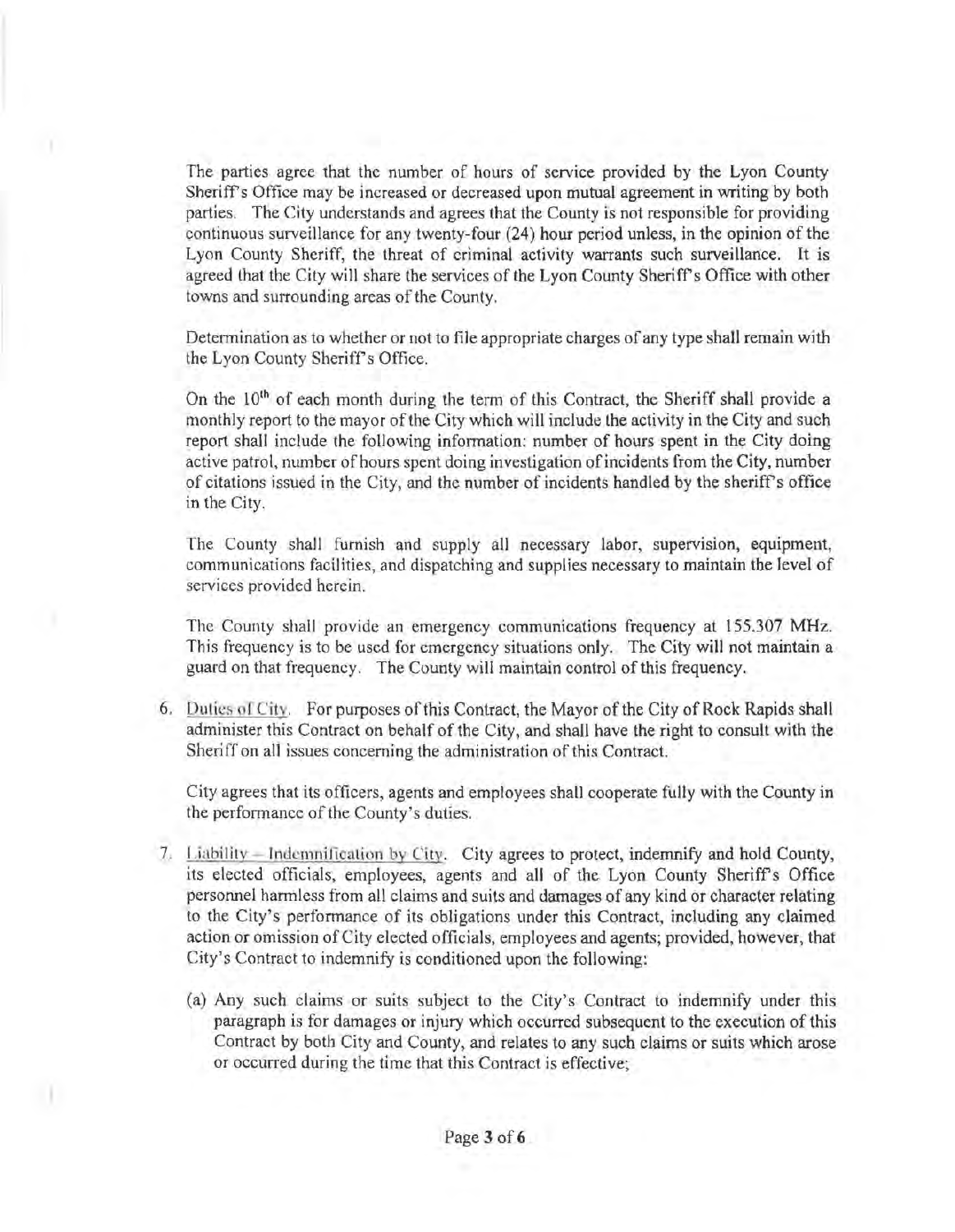- (b) From the allegation of such claim or suit, and the injury claimed, there is no conflict between City's interests and County's interests;
- (c) County provides City timely notice of the claims or suits and provides a timely written request to City requesting that the City's liability carrier conduct and control the defense of said claim or suits and County agrees that the same legal counsel representing the City may also represent the County;
- (d) County agrees to cooperate with City's liability carrier in the investigation, settlement of defense of any such suit or claim, immediately send copies of all demands, notices, summonses or legal papers received in connection with the suit or claim; notify any other insurer who may afford coverage to the County; cooperate in all other respects with City's liability carrier and provide all requested authorizations to the carrier;
- 8. Liability Indemnification by County. County agrees to protect, indemnify and hold harmless the City, its elected officials, employees, and agents from all claims and suits and damages of any kind or character relating to County's performance of its obligation under this Contract, including any action or omission of County elected officials, employees, agents and all Lyon County Sheriffs Office personnel, provided, however, that County's Contract to indemnify is conditioned upon the following:
	- (a) Any such claims or suits subject to the County's Contract to indemnify under this paragraph are for damages or injury which occurred subsequent to the execution of this Contract and for which County has assumed liability to indemnify hereunder and arose or occurred during the time that this Contract is effective;
	- (b) From the allegations of such claim or suit, and the injury claimed, there is no conflict between City's interest and County's interests;
	- (c) City provides County timely notice of the claims or suit and provides a timely written request to County requesting that the County's liability carrier conduct and control the defense of said claim, suit or cause of action, and City agrees that the same legal counsel representing the County may also represent the City;
	- (d) City agrees to cooperate with County's liability carrier in the investigation, settlement of defense of any such suit or claim; immediately send copies of all demands, notices, summonses or legal papers received in connection with the suit or claim; notify any other insurer who may afford coverage to the City; cooperate in all other respects with County's liability carrier and provide all requested authorizations to the carrier;
- 9. Simple Misdemeanors. The parties agree that only primary violations of City Ordinances corresponding to Iowa Code shall be written as City violations by County deputies. This will result in the City retaining 90 percent of resulting fines and surcharges according to Section 602.8106, 2013, Code of Iowa, as amended. The City Attorney shall prosecute these violations of the City Ordinance.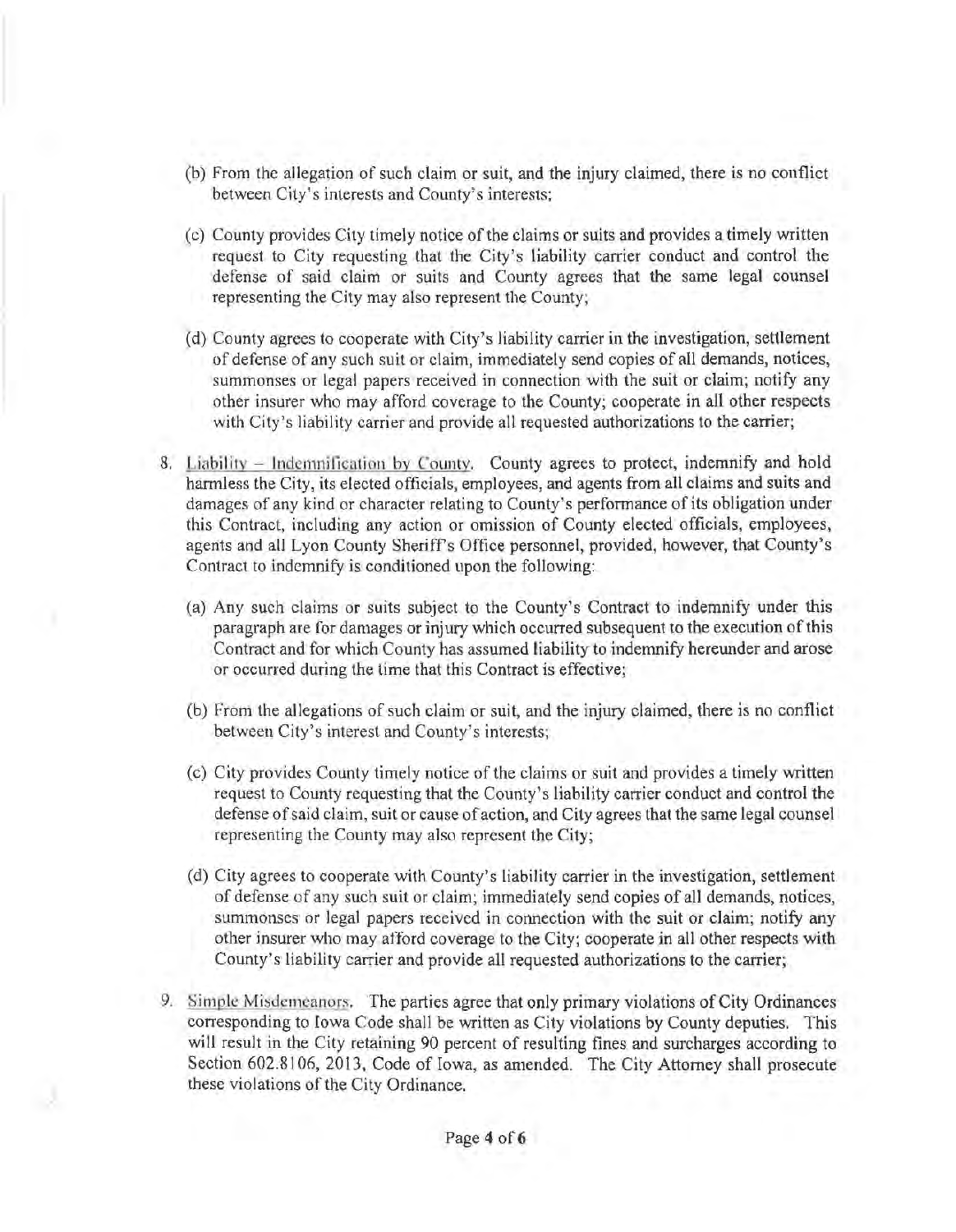10. Notices. Any official notices or correspondence contemplated by this Contract shall be mailed to City at City Clerk, 310 S. 3rd Avenue, Rock Rapids, Iowa 51246 and to **the**  County at Lyon County Auditor, 206 S. 2"d A venue, Rock Rapids, Iowa 51246.

**[REMAINDER OF THIS PAGE INTENTIONALLY LEFT BLANK]**